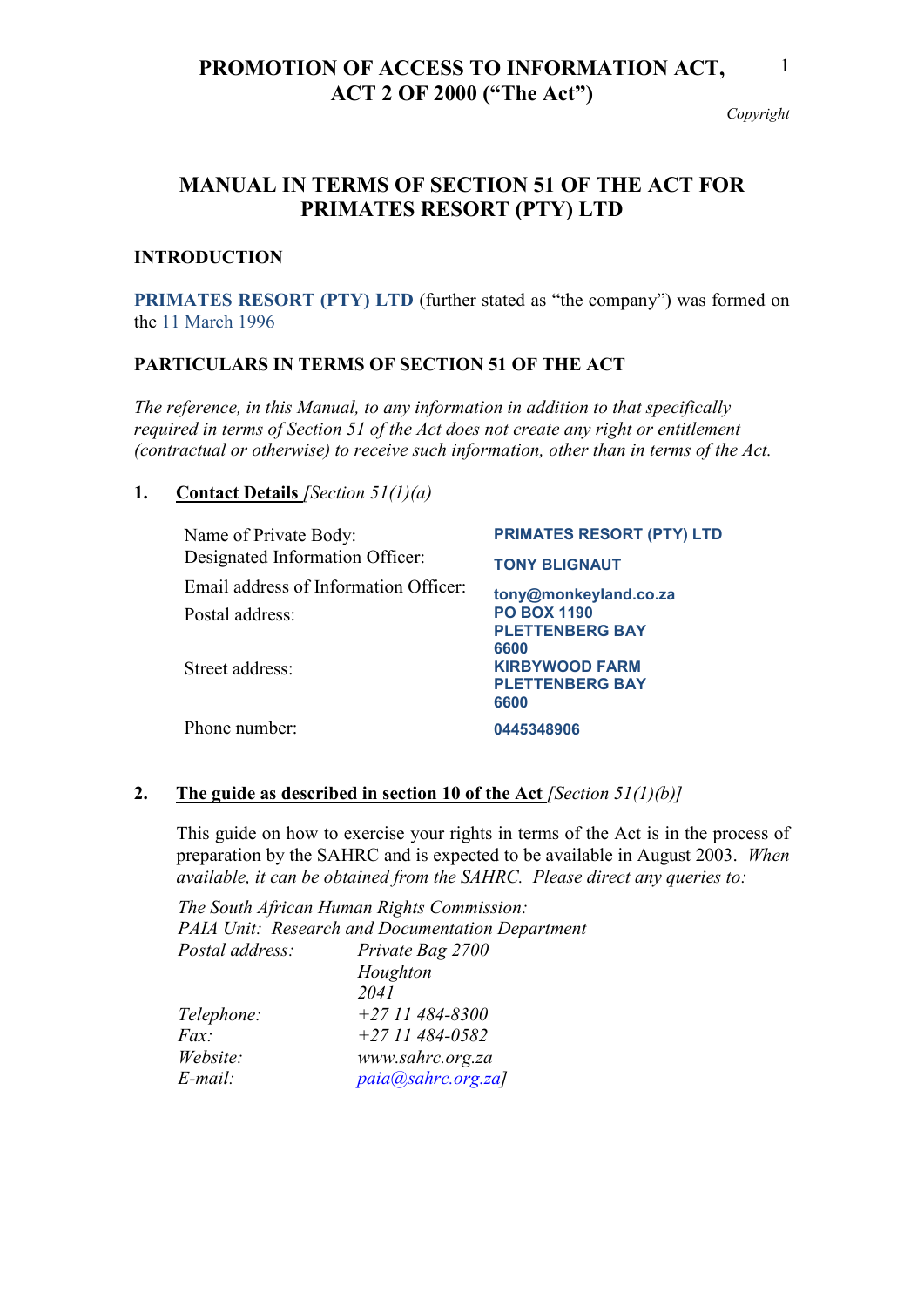*Copyright* 

## **3. Records available in terms of other legislation** *[Section 51(1)(d)]*

Information is available in terms of the following legislation to the persons or entities specified in such legislation:

Administration of Estates Act 66,1965 Basic Conditions of Employment Act 75 of 1997 Close Corporations Act 69 of 1984 Companies Act 61 of 2008 Compensation for Occupational Injuries and Health Diseases Act 130 of 1993 Employment Equity Act 55 of 1998 Income Tax Act 58 of 1962 Insolvency Act No. 24 of 1936 Occupational Health & Safety Act 85 of 1993 Labour Relations Act 66 of 1995 Pension Funds Act, 1956 Skills Development Act 97 of 1998 Skills Development Levies Act 9 of 1999 Stamp Duties Act. 77 of 1968 Unemployment Contributions Act 4 of 2002 Unemployment Insurance Act 30 of 1966 Value Added Tax Act 89 of 1991

*Please see legislation handout for additional possibilities* 

## **4. How to request a record, a description of the subjects on which we hold records, and the categories of records held on each subject** *[Section 51(1)(e)]*

#### 4.1 How to request a record

Requests for access to records held by *"the company"* must be made on the request forms that are available from the SAHRC website (www.sahrc.org.za) or the Department of Justice and Constitutional Development website (www.doj.gov.za) (under "regulations"). For the convenience of requestors, copies of these forms are included in the version of this Manual .

Requests for access to records must be made to our Information Officer at the address, fax number or electronic mail address provided.

The requester must provide sufficient detail on the request form to enable the Information Officer to identify the record and the requester. The requester should also indicate which form of access is required and indicate if he or she wishes to be informed in any other manner and state the necessary particulars to be so informed.

It is vital that the requester identifies **the right that he or she is seeking to exercise or protect** and **provides an explanation of why the requested record is required for the exercise or protection of that right**.

If a request is made on behalf of another person, the requester must then submit proof of the capacity in which the requester is making the request to the satisfaction of our Information Officer.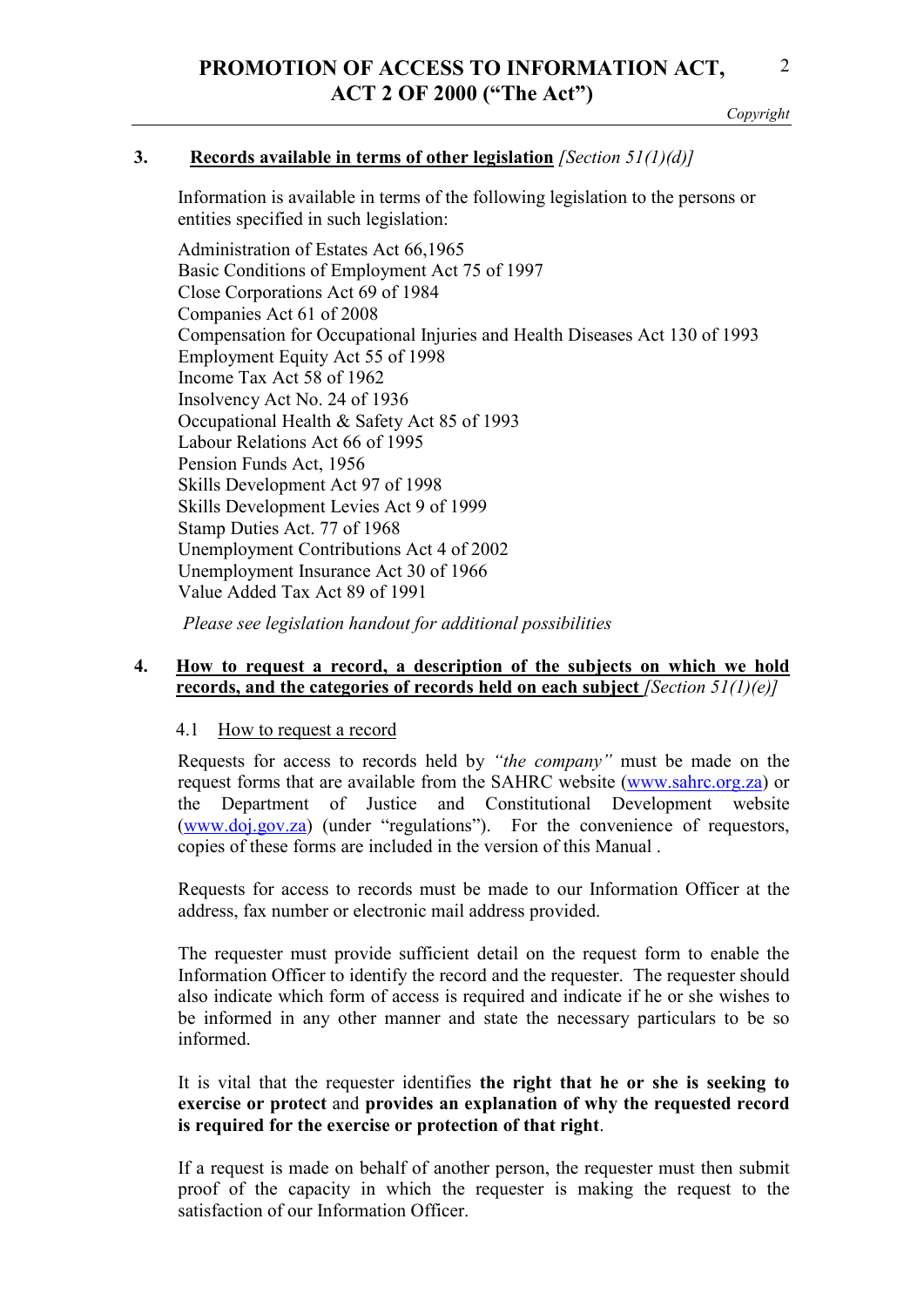## **If a requestor does not use the standard form (Annexure 1), the request may be rejected for lack of procedural compliance, refused (if sufficient information is not provided, or otherwise) or delayed**.

Please note that requestors are also required to pay the prescribed fees. **The list of prescribed fees in respect of requests, and in respect of access to records (if the request is granted) is attached as Annexure 2** 

The head of the private body must notify the requester (other than a personal requester) of the prescribed fee (if any) before further processing the request. The requester may lodge an internal appeal or an application to Court against the tender or payment of the request fee.

The head of the private body will then make a decision on the request and notify the requester in the required form.

If the request is granted then a further access fee must be paid for the reproduction and the search and preparation, and for any time that has exceeded the prescribed hours to search and prepare the record for disclosure.

*Kindly note that all requests to "the company"will be evaluated and considered in accordance with the Act. Publication of this Manual and describing the categories and subject matter of information held by [PRIMATES RESORT (PTY) LTD] does not give rise to any rights to access such information or records, except in terms of the Act.* 

## 4.2 Subjects and categories of records held by *"the company"*

We maintain records on the following categories and subject matters. **However, please note that recording a category or subject matter in this Manual does not imply that a request for access to such records would be honoured**. All requests for access will be evaluated on a case by case basis in accordance with the provisions of the Act. In particular, there may be applicable grounds of refusal of such a request, as set out in the Act.

*Please note further that many of the records held by us are those of third parties, such as clients and employees, and we take the protection of third party confidential information very seriously. Many of the records held are confidential and others are the property of the client and not of "the company". Requests for access to these records will be considered very carefully. Please ensure that requests for such records are carefully motivated.* 

## 4.2.1: Internal records

The following are records pertaining to "the company's" own affairs:

- Memoranda and Articles of Association for Companies and any amendments thereto in terms of the new Companies Act 2008
- Financial records
- Operational records
- **Intellectual property**
- Marketing records;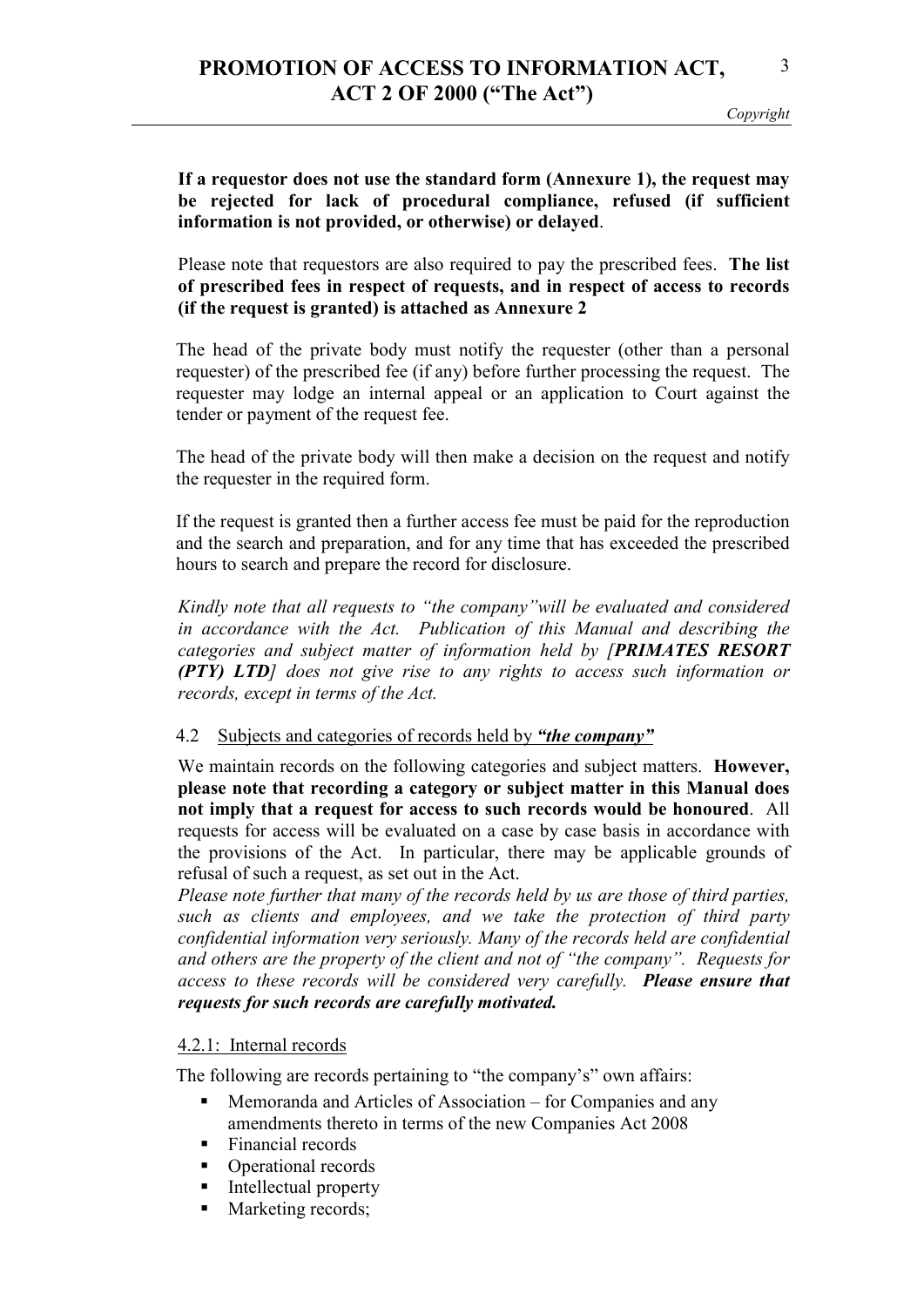- Internal correspondence;
- Service records;
- Statutory records for Companies
- $\blacksquare$  Internal policies and procedures where applicable
- Minutes of meetings where applicable
- Records held by officials of "the company"

## 4.2.2: Personnel records:

For the purposes of this section, "personnel" means any person who works for or provides services to or on behalf of "the company" and receives or is entitled to receive any remuneration and any other person who assists in carrying out or conducting the business of "the company". This includes, without limitation, partners / directors, all permanent, temporary and part-time staff as well as consultants and contract workers.

Personnel records include the following:

- Any personal records provided to us by our personnel;
- Any records a third party has provided to us about any of their personnel;
- Conditions of employment and other personnel-related contractual and quasi-legal records;
- Employment policies and procedures;
- Internal evaluation and disciplinary records; and
- Other internal records and correspondence.

## 4.2.3: Client-related records:

Client-related information includes the following:

- Contracts with the client and between the client and other persons;
- Any records a client has provided to "the company" or a third party acting for or on behalf of "the company"(including financial, legal, tax, operational, employee and similar records);
- Any records a third party has provided to "the company", which concerns a client; and
- Records generated by or within "the company" pertaining to the client, including transactional records.

## 4.2.4: Other Parties:

Records may be kept in respect of other parties, from time to time.

## **5. Other information as may be prescribed** *[Section 51(1)(f)]*

No such information has been prescribed.

## **6. Availability of the manual.** *[Section 51(3)]*

This manual is available from the South African Human Rights Commission (see details above), and from "the company" (see details above).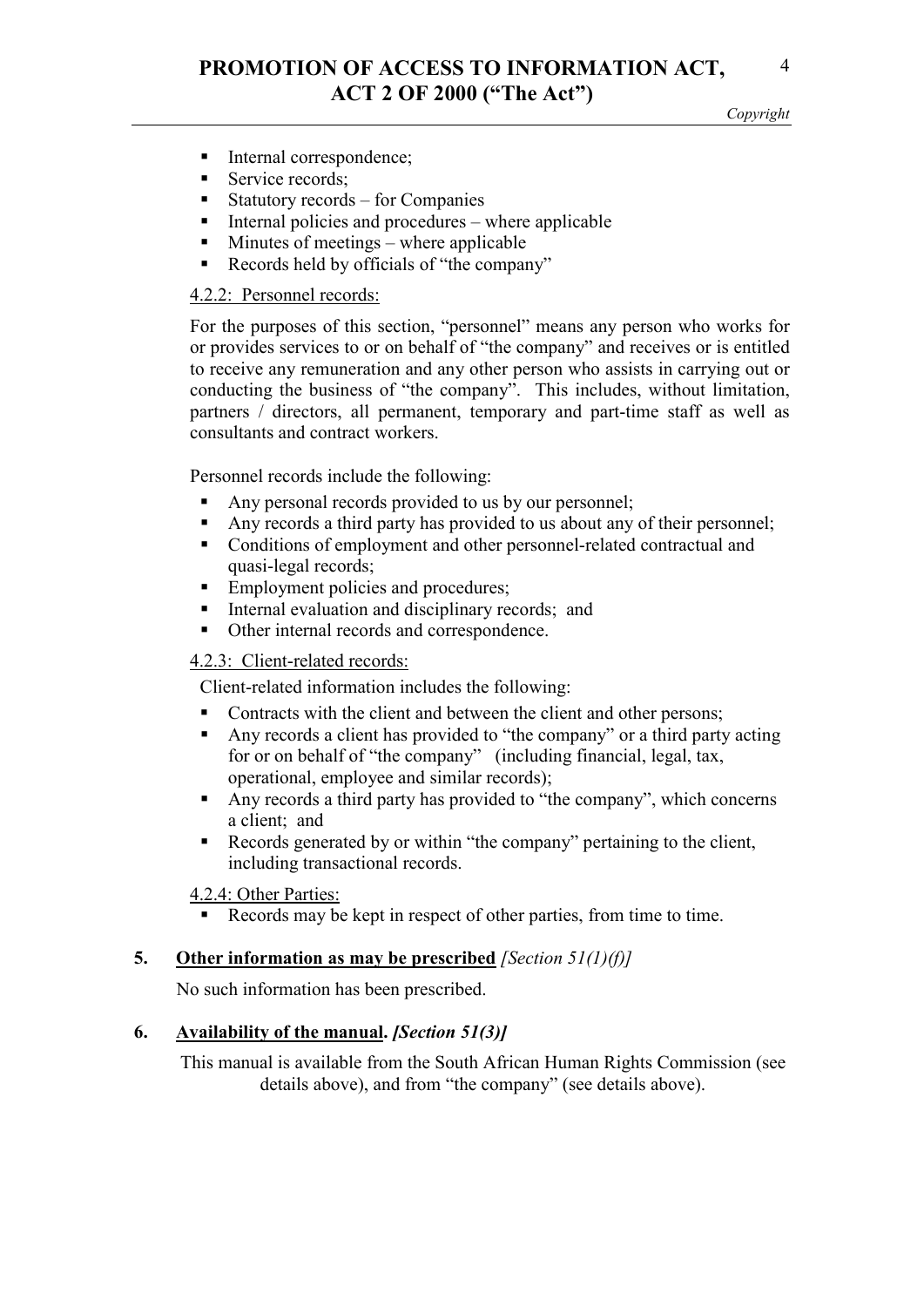## **ANNEXURE 1**

#### **FORM C (of Regulation 10)**

## **REQUEST FOR ACCESS TO RECORD OF PRIVATE BODY**

(Section 53(1) of the Promotion of Access to Information Act, 2000 (Act No. 2 of 2000))

## **[Regulation 10]**

#### **A. Particulars of private body**

The Managing Partner: **PRIMATES RESORT (PTY) LTD**

#### **B. Particulars of person requesting access to the record**

- *(a) The particulars of the person who requests access to the record must be given below.*
- *(b) The address and/or fax number in the Republic to which the information is to be sent must be given.*
- *(c) Proof of the capacity in which the request is made, if applicable, must be attached.*

Full names and surname: Identity number: Postal address: Fax number: Telephone number: E-mail address: Capacity in which request is made, when made on behalf of another person:

## **C. Particulars of person on whose behalf request is made**

*This section must be completed ONLY if a request for information is made on behalf of another person.*

Full names and surname: Identity number:

## **D. Particulars of record**

*(a) Provide full particulars of the record to which access is requested, including the reference number if that is known to you, to enable the record to be located. (b) If the provided space is inadequate, please continue on a separate folio and attach it to this form. The requester must sign all the additional folios.*

- 1. Description of record or relevant part of the record:
- 2. Reference number, if available:
- 3. Any further particulars of record: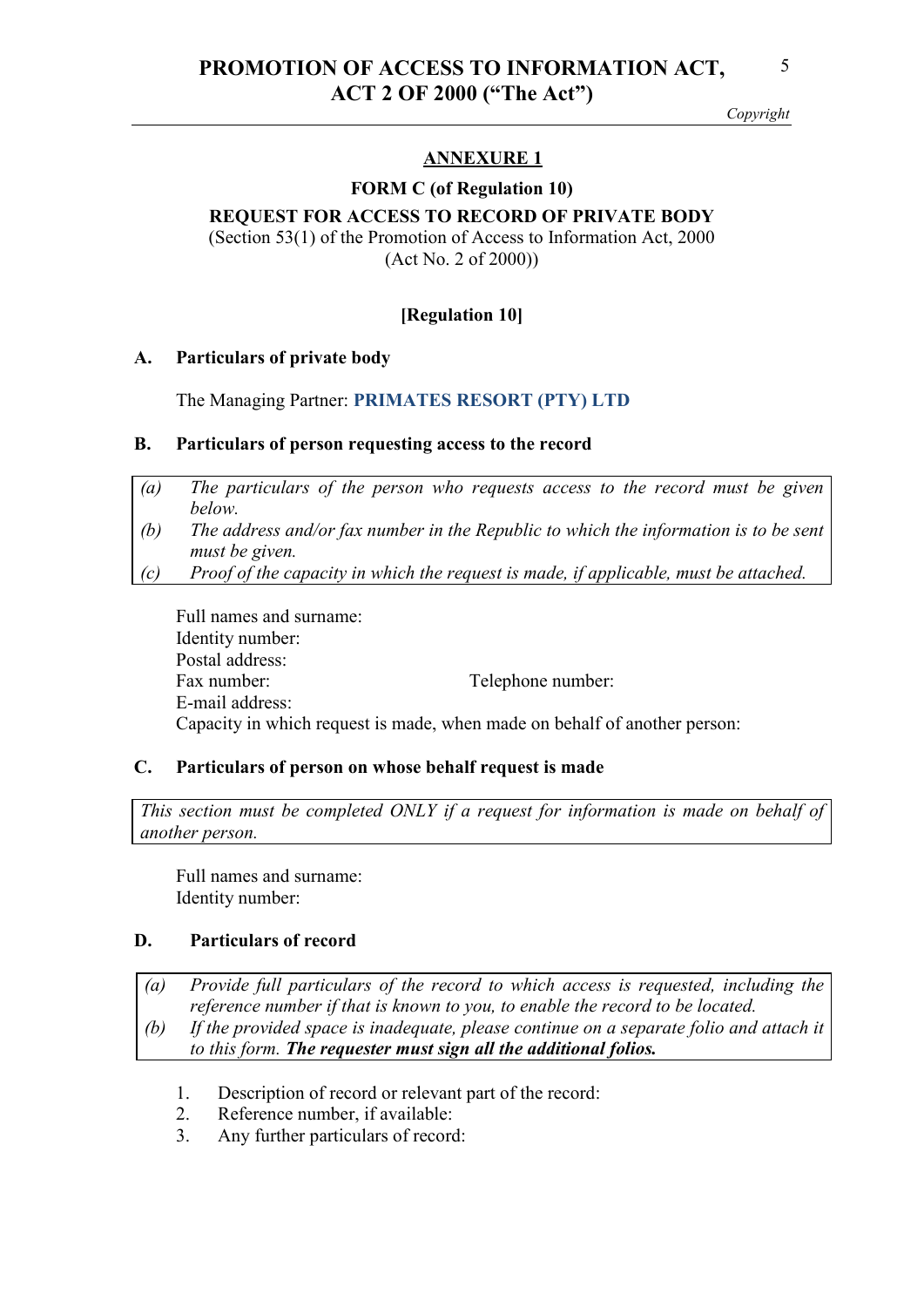# **PROMOTION OF ACCESS TO INFORMATION ACT, ACT 2 OF 2000 ("The Act")**

*Copyright* 

## **E. Fees**

 $\overline{a}$ 

*exemption.*

| $\left(a\right)$ | A request for access to a record, other than a record containing personal                        |
|------------------|--------------------------------------------------------------------------------------------------|
|                  | information about yourself, will be processed only after a <b>request fee</b> has been paid. $ $ |
| (b)              | You will be notified of the amount required to be paid as the request fee.                       |
| (c)              | The <b>fee payable for access</b> to a record depends on the form in which access is             |
|                  | required and the reasonable time required to search for and prepare a record.                    |
| (d)              | If you qualify for exemption of the payment of any fee, please state the reason for              |

Reason for exemption from payment of fees:

## **F. Form of access to record**

*If you are prevented by a disability to read, view or listen to the record in the form of access provided for in 1 to 4 hereunder, state your disability and indicate in which form the record is required.*

| Disability:                            | Form in which record is required:                                                  |  |  |  |  |
|----------------------------------------|------------------------------------------------------------------------------------|--|--|--|--|
|                                        |                                                                                    |  |  |  |  |
|                                        |                                                                                    |  |  |  |  |
| Mark the appropriate box with an $X$ . |                                                                                    |  |  |  |  |
| <b>NOTES:</b>                          |                                                                                    |  |  |  |  |
|                                        |                                                                                    |  |  |  |  |
| (a)                                    | Compliance with your request in the specified form may depend on the form in       |  |  |  |  |
|                                        |                                                                                    |  |  |  |  |
|                                        | which the record is available.                                                     |  |  |  |  |
| (b)                                    | Access in the form requested may be refused in certain circumstances. In such a    |  |  |  |  |
|                                        |                                                                                    |  |  |  |  |
|                                        | case you will be informed if access will be granted in another form.               |  |  |  |  |
|                                        |                                                                                    |  |  |  |  |
| (c)                                    | The fee payable for access to the record, if any, will be determined partly by the |  |  |  |  |
|                                        | form in which access is requested.                                                 |  |  |  |  |
|                                        |                                                                                    |  |  |  |  |
|                                        | If the record is in written or printed form:<br>1.                                 |  |  |  |  |
|                                        |                                                                                    |  |  |  |  |
| copy of record*                        | inspection of record                                                               |  |  |  |  |
|                                        |                                                                                    |  |  |  |  |
|                                        |                                                                                    |  |  |  |  |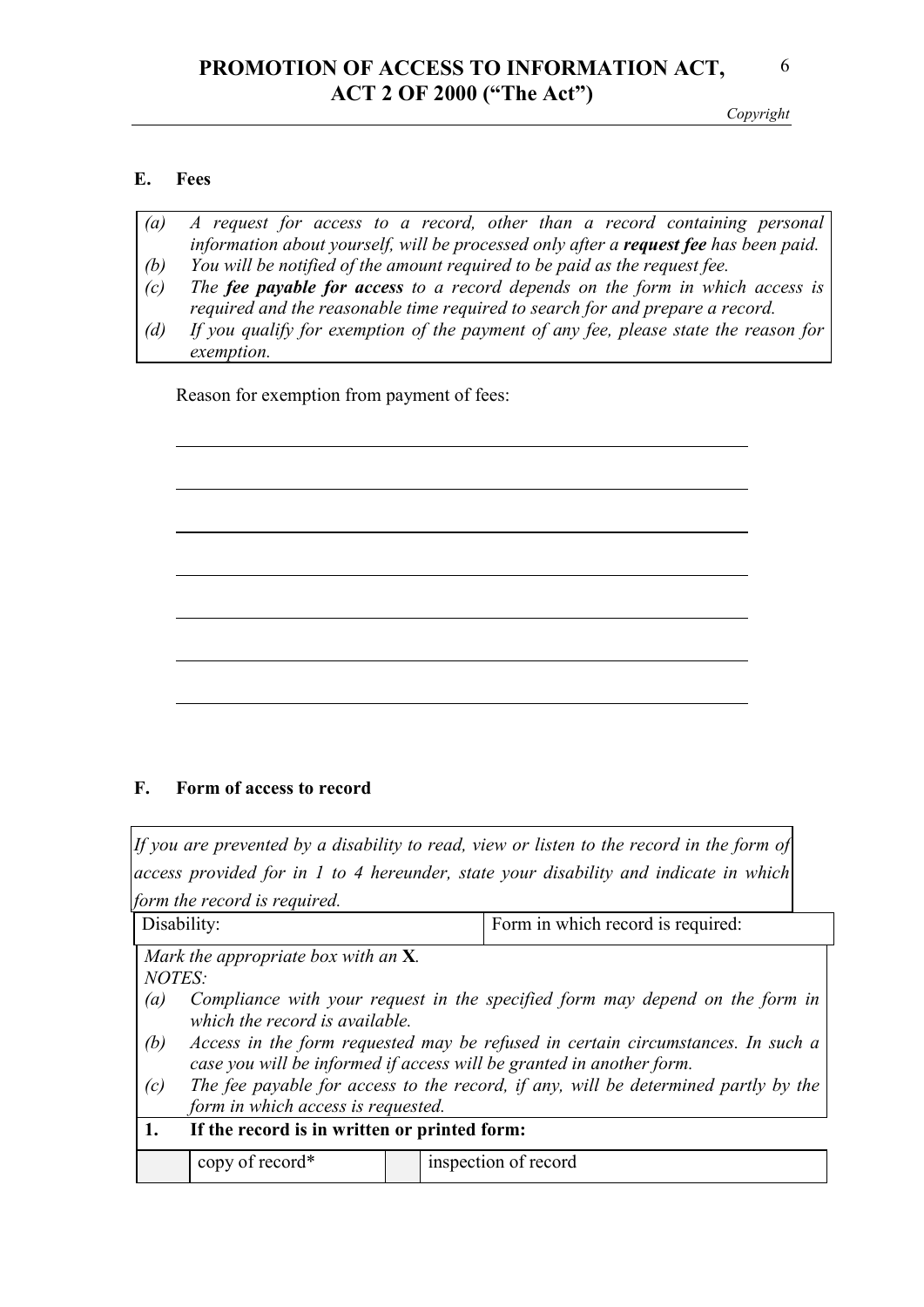# **PROMOTION OF ACCESS TO INFORMATION ACT, ACT 2 OF 2000 ("The Act")**

*Copyright* 

| 2.                                                  | If record consists of visual images                                                                     |  |                                                                                            |  |                                 |  |
|-----------------------------------------------------|---------------------------------------------------------------------------------------------------------|--|--------------------------------------------------------------------------------------------|--|---------------------------------|--|
|                                                     |                                                                                                         |  | (this includes photographs, slides, video recordings, computer-generated images, sketches, |  |                                 |  |
| $etc.$ ):                                           |                                                                                                         |  |                                                                                            |  |                                 |  |
|                                                     | view the images                                                                                         |  | copy of the images*                                                                        |  | transcription of the<br>images* |  |
| 3.                                                  | If record consists of recorded words or information which can be reproduced                             |  |                                                                                            |  |                                 |  |
|                                                     | in sound:                                                                                               |  |                                                                                            |  |                                 |  |
|                                                     | listen to the soundtrack                                                                                |  | transcription of soundtrack*                                                               |  |                                 |  |
|                                                     | (audio cassette)                                                                                        |  | (written or printed document)                                                              |  |                                 |  |
| 4.                                                  | If record is held on computer or in an electronic or machine-readable form:                             |  |                                                                                            |  |                                 |  |
|                                                     | printed copy of record*                                                                                 |  | printed copy<br>of                                                                         |  | copy in computer                |  |
|                                                     |                                                                                                         |  | information derived                                                                        |  | readable form*                  |  |
|                                                     |                                                                                                         |  | from the record*                                                                           |  | (stiffy or compact)             |  |
|                                                     |                                                                                                         |  |                                                                                            |  | disc)                           |  |
|                                                     | * If you requested a copy or transcription of a record (above), do you<br>NO <sub>1</sub><br><b>YES</b> |  |                                                                                            |  |                                 |  |
| wish the copy or transcription to be posted to you? |                                                                                                         |  |                                                                                            |  |                                 |  |
| Postage is payable.                                 |                                                                                                         |  |                                                                                            |  |                                 |  |

## **G. Particulars of right to be exercised or protected**

*If the provided space is inadequate, please continue on a separate folio and attach it to this form. The requester must sign all the additional folios.*

- 1. Indicate which right is to be exercised or protected:
- 2. Explain why the record requested is required for the exercise or protection of the aforementioned right

## **H. Notice of decision regarding request for access**

*You will be notified in writing whether your request has been approved/denied. If you*  wish to be informed in another manner, please specify the manner and provide the *necessary particulars to enable compliance with your request.*

How would you prefer to be informed of the decision regarding your request for access to the record:

Signed at  $\frac{\text{this} \cdot \text{days of}}{20}$ 

 $\overline{\phantom{a}}$  , where  $\overline{\phantom{a}}$  , where  $\overline{\phantom{a}}$  ,  $\overline{\phantom{a}}$  ,  $\overline{\phantom{a}}$  ,  $\overline{\phantom{a}}$  ,  $\overline{\phantom{a}}$  ,  $\overline{\phantom{a}}$  ,  $\overline{\phantom{a}}$  ,  $\overline{\phantom{a}}$  ,  $\overline{\phantom{a}}$  ,  $\overline{\phantom{a}}$  ,  $\overline{\phantom{a}}$  ,  $\overline{\phantom{a}}$  ,  $\overline{\phantom{a}}$  , SIGNATURE OF REQUESTER / PERSON ON WHOM BEHALF REQUEST IS MADE